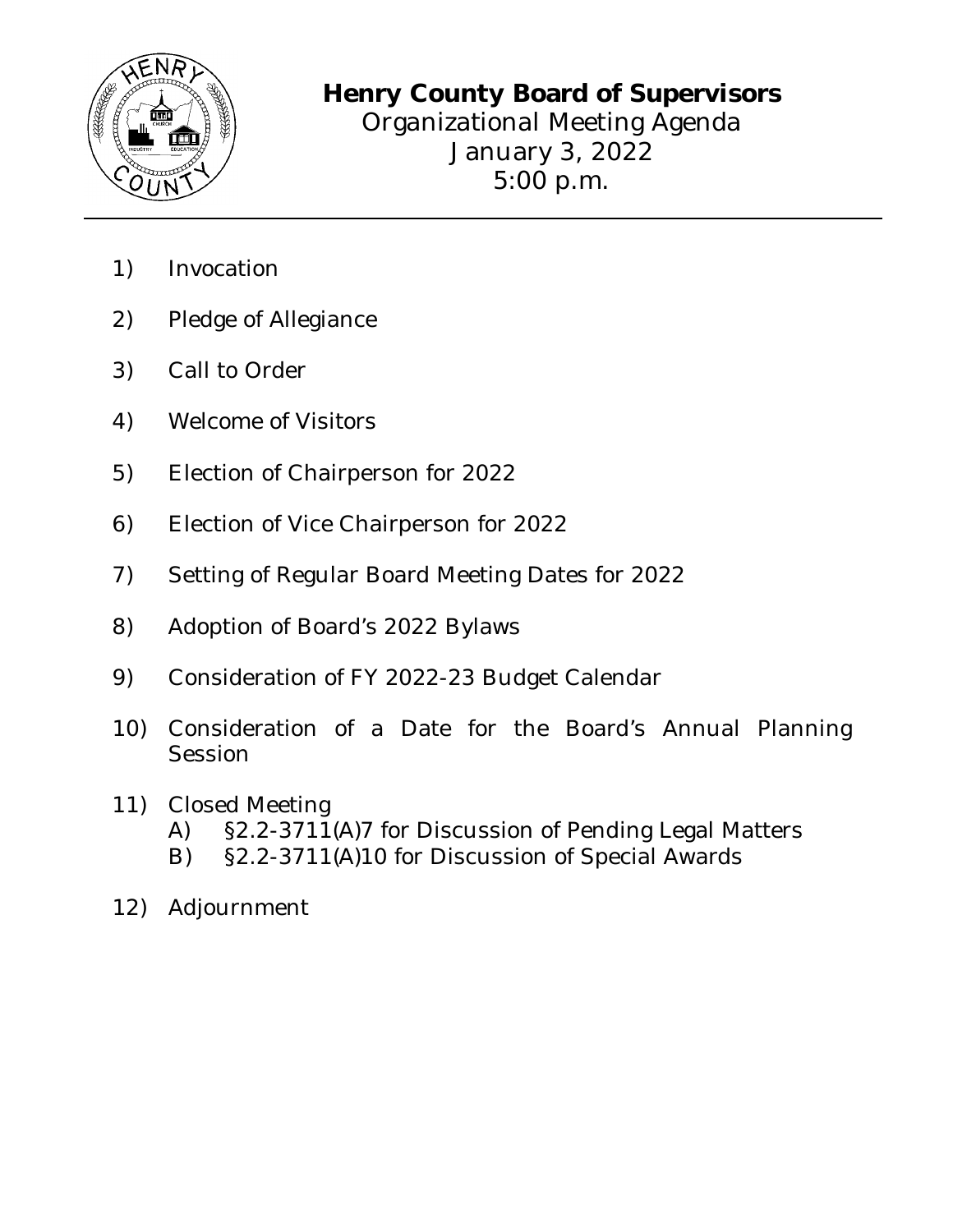

**Meeting Date** January 3, 2022 **Item Number** 5

#### **Issue**

Election of Chairperson for 2022

## **Background**

The first order of business is the election of a Chairperson for 2022, followed by the election of the Vice Chairperson. If the Board so desires, a motion may be adopted prior to either election for the County Administrator to chair the meeting until after the election of both Chairperson and Vice Chairperson.

## **Attachments**

None

**Staff Recommendation**

None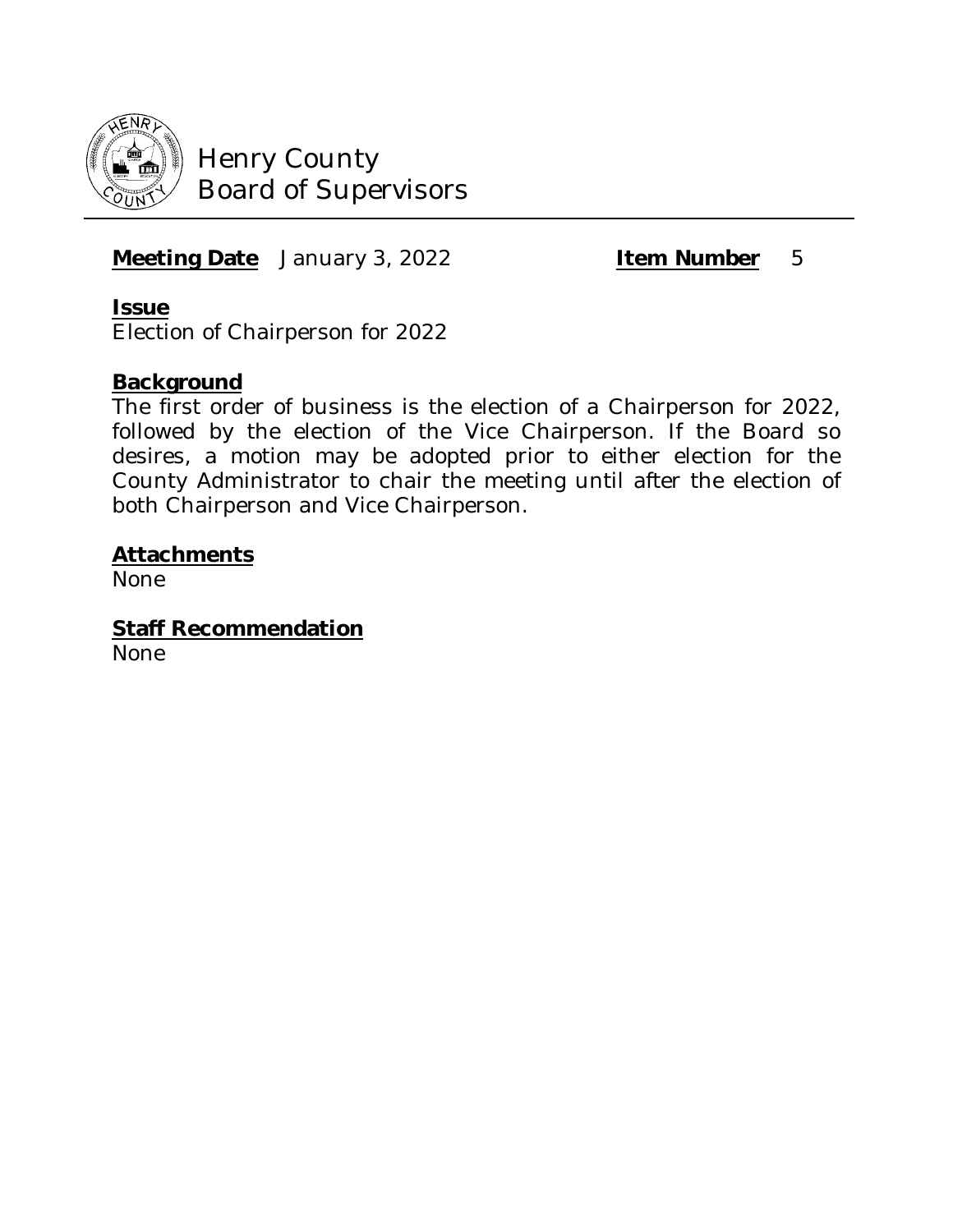

## **Meeting Date** January 3, 2022 **Item Number** 6

#### **Issue**

Election of Vice Chairperson for 2022

## **Background**

After the Chairperson is elected, the election for Vice Chairperson is held. If the Board so desires, a motion may be adopted prior to either election for the County Administrator to chair the meeting until after the election of both Chairperson and Vice Chairperson.

#### **Attachments**

None

**Staff Recommendation**

None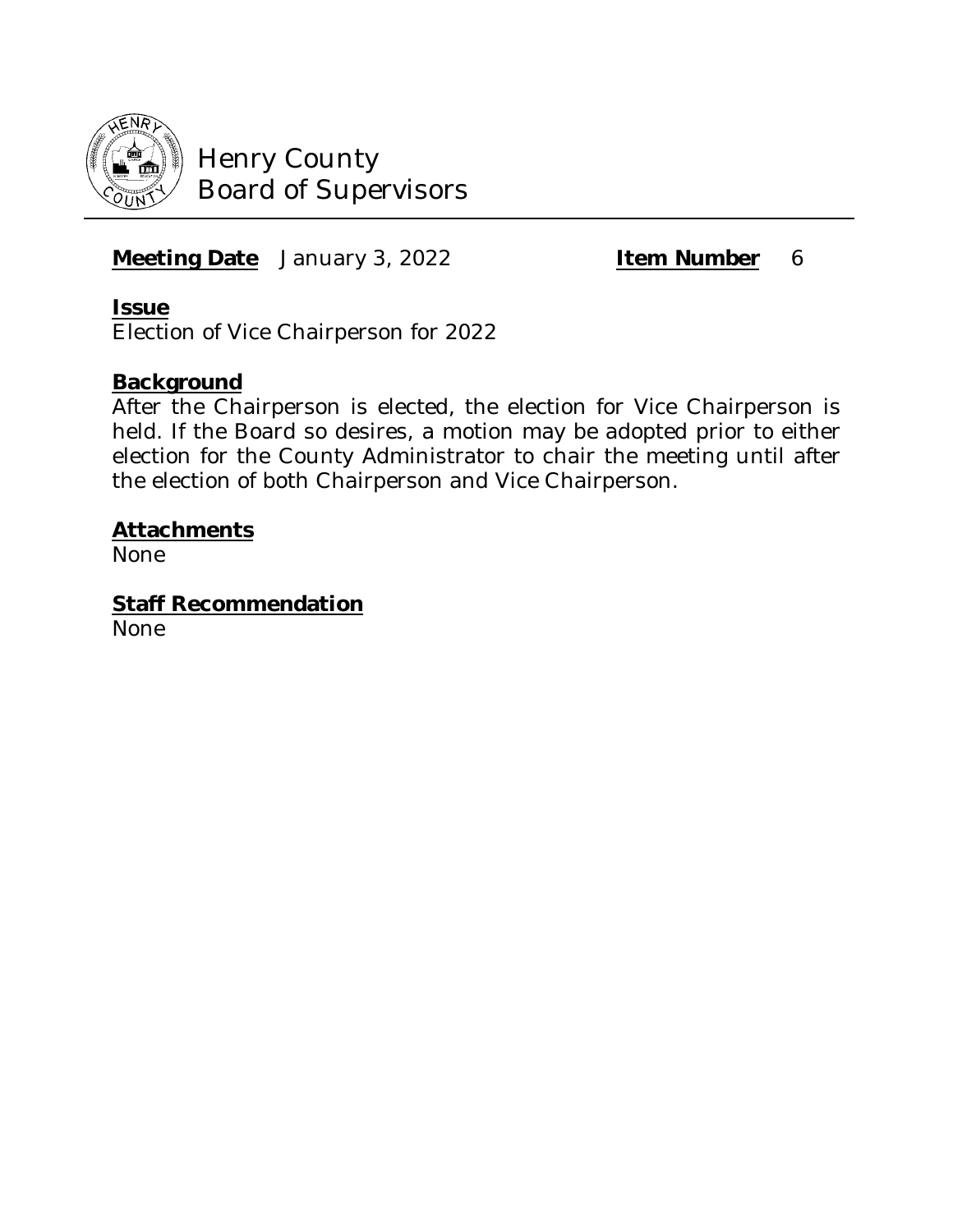

**Meeting Date** January 3, 2022 **Item Number** 7

#### **Issue**

Setting of Regular Board Meeting Dates

## **Background**

For the past few years the Board's meeting dates have been on the fourth Tuesday of each month, with the exception of December. In that month, the date was moved to avoid conflicts with the holidays. A proposed calendar of meeting dates is attached, based on the schedule of meeting every fourth Tuesday except in December. The Board may want to move the December meeting date to December 13 or December 20.

#### **Attachments**

Proposed meeting dates

#### **Staff Recommendation**

Staff recommends adoption of meeting dates for 2022.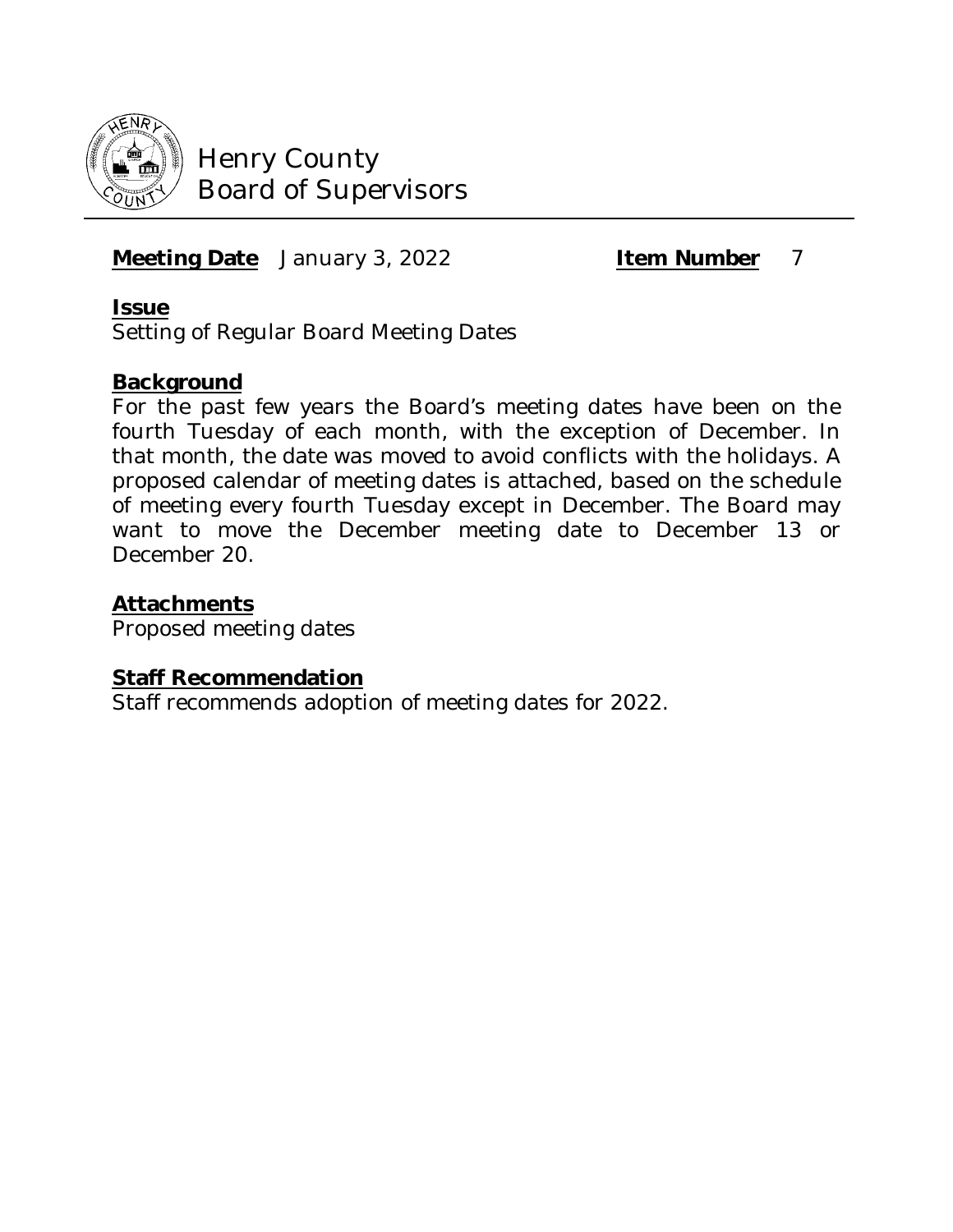## **Board of Supervisors – 2022 Meeting Dates**

All meetings at 3 p.m. on the fourth Tuesday of each month

- January 25  $\mathbf{r}^{\prime}$
- February 22 k,
- March 22 ¥,
- April 26
- May 24  $\epsilon$
- June 28  $\mathbf{r}^{\prime}$
- July 26
- August 23
- September 27  $\blacksquare$
- October 25  $\mathbf{r}$
- November 22 ¥,
- December 20 ( $3<sup>rd</sup> Tuesday$ )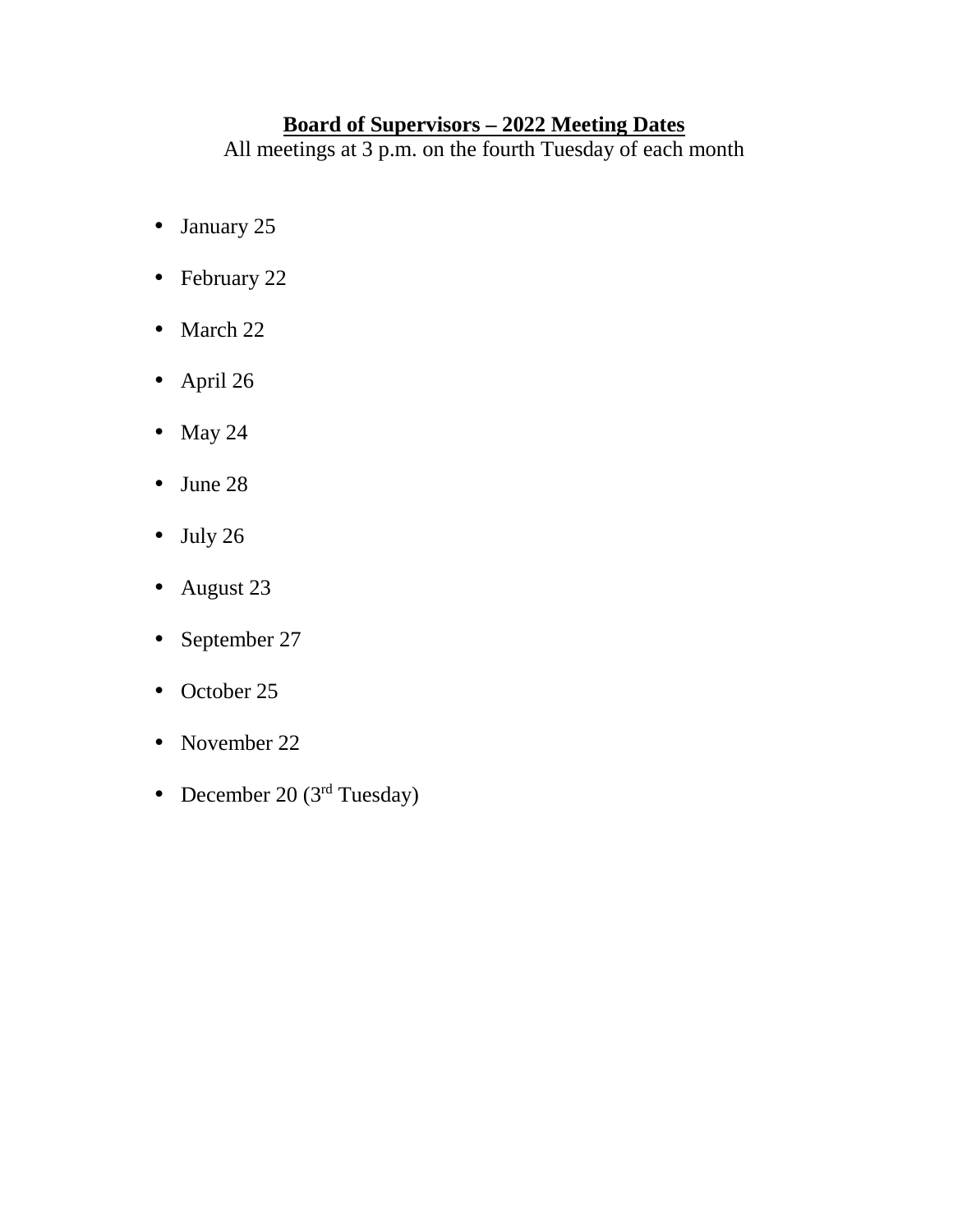

# **Meeting Date** January 3, 2022 **Item Number** 8

#### **Issue**

Adoption of Board's 2022 Bylaws

## **Background**

The Board traditionally adopts bylaws each year at its annual organizational meeting. A copy of the 2021 Bylaws are attached for your consideration of any changes.

## **Attachments**

Proposed Bylaws

#### **Staff Recommendation**

Staff recommends approval of bylaws for 2022.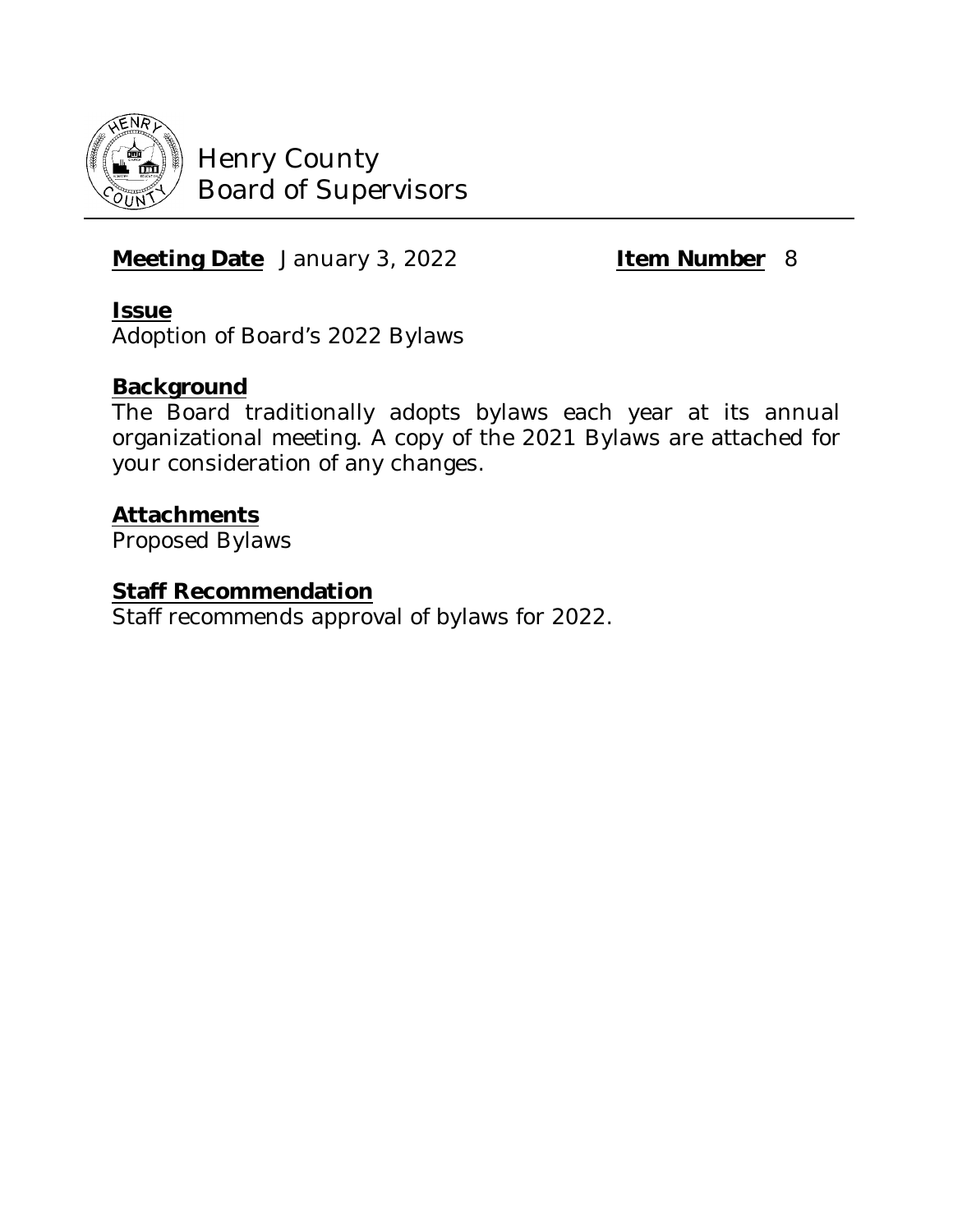## **HENRY COUNTY BOARD OF SUPERVISORS**

#### **BYLAWS**

#### Adopted January 3, 2022

#### ARTICLE I.

#### **Officers**

Section 1.1. Chairperson. At its first meeting in January (the annual meeting), the Board shall elect a Chairperson to serve for a term of one year (§15.2-1422). The Chairperson shall preside at all meetings (§15.2-1423), maintain the orderly conduct thereof, rule on all parliamentary matters, call for and cause all votes to be recorded, and administer oaths to any persons concerning any matter submitted to the Board (§15.2- 1410). The Chairperson shall sign all accounts payable drawn on the County. In the event of a vacancy in the office of Chairperson during the term, the Board shall proceed to elect a replacement to serve the balance of the term (§15.2-1424).

The Chairperson shall have the authority to honor and recognize groups and individuals and to proclaim and decree special occasions when it is not practical or timely for the entire Board to meet.

Section 1.2. Vice-Chairperson. The Board shall elect a Vice-Chairperson immediately after the election of a Chairperson at the annual meeting. The Vice-Chairperson shall execute all duties of the Chairperson in their absence.

#### ARTICLE II.

#### Meetings.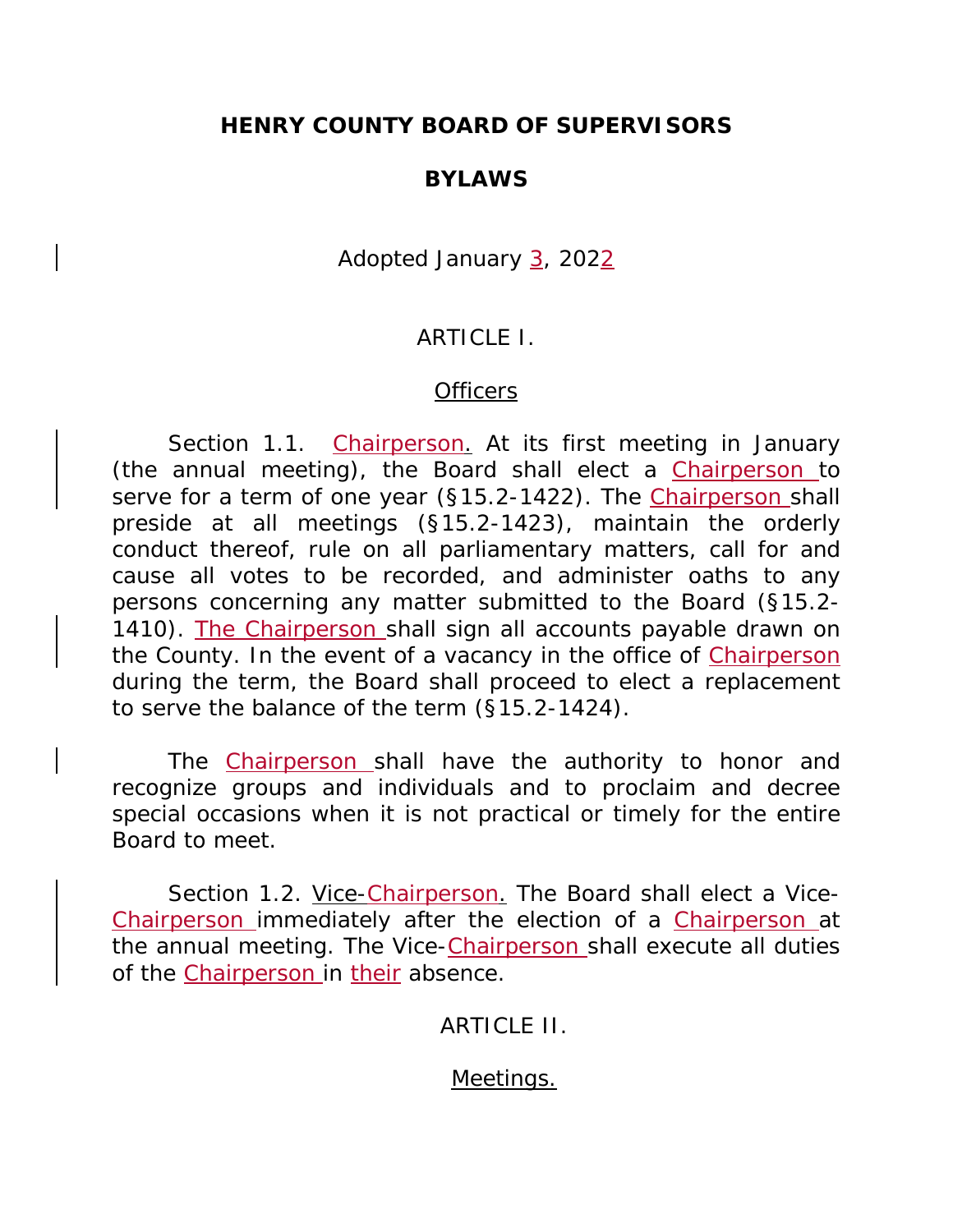Section 2.1. Time and Location. The Board shall hold a regular monthly meeting on dates, times, and places set by the Board at its annual meeting. The meeting shall include a period for public comment scheduled for 6 p.m. or as soon as possible after 6 p.m. The regular meetings may be adjourned or continued from time to time to a date and time specified, provided that no meeting shall be continued to a time beyond the next regular meeting. Any regular meeting falling on a day designated as a legal holiday by the Board of Supervisors shall be held on the next business day (§15.2-1416).

Section 2.2. Special Meetings. A special meeting shall be held when requested by the Chairperson or two or more members. Such a request shall be in writing and addressed to the County Administrator, and shall specify the time, place, and matters to be considered. Upon receipt of such a request, the Administrator shall immediately notify each member of the Board and the County Attorney in writing or by electronic communication. Any matter not specified in the notice shall not be considered unless all members are present and consent to such matters. The notice may be waived if all members attend the special meeting or sign a waiver (§15.2-1418).

Section 2.3. Attendance. A majority of the members shall constitute a quorum (§15.2-1415); however, less than a majority may adjourn or continue a meeting. No member shall absent himself from a meeting without just cause.

Section 2.4. Motions and Voting. No motion shall be considered unless it has been duly made and seconded. The Chairperson may surrender the chair at any time for the purpose of making a motion or second. In such event, he should not resume the chair until the motion is decided.

The Chairperson shall call for and cause the vote to be recorded after the motion is properly before the Board and has been duly discussed. Any member believing a motion has been duly discussed may move or call for the previous question. Such motion shall not be debatable. However, if any member objects,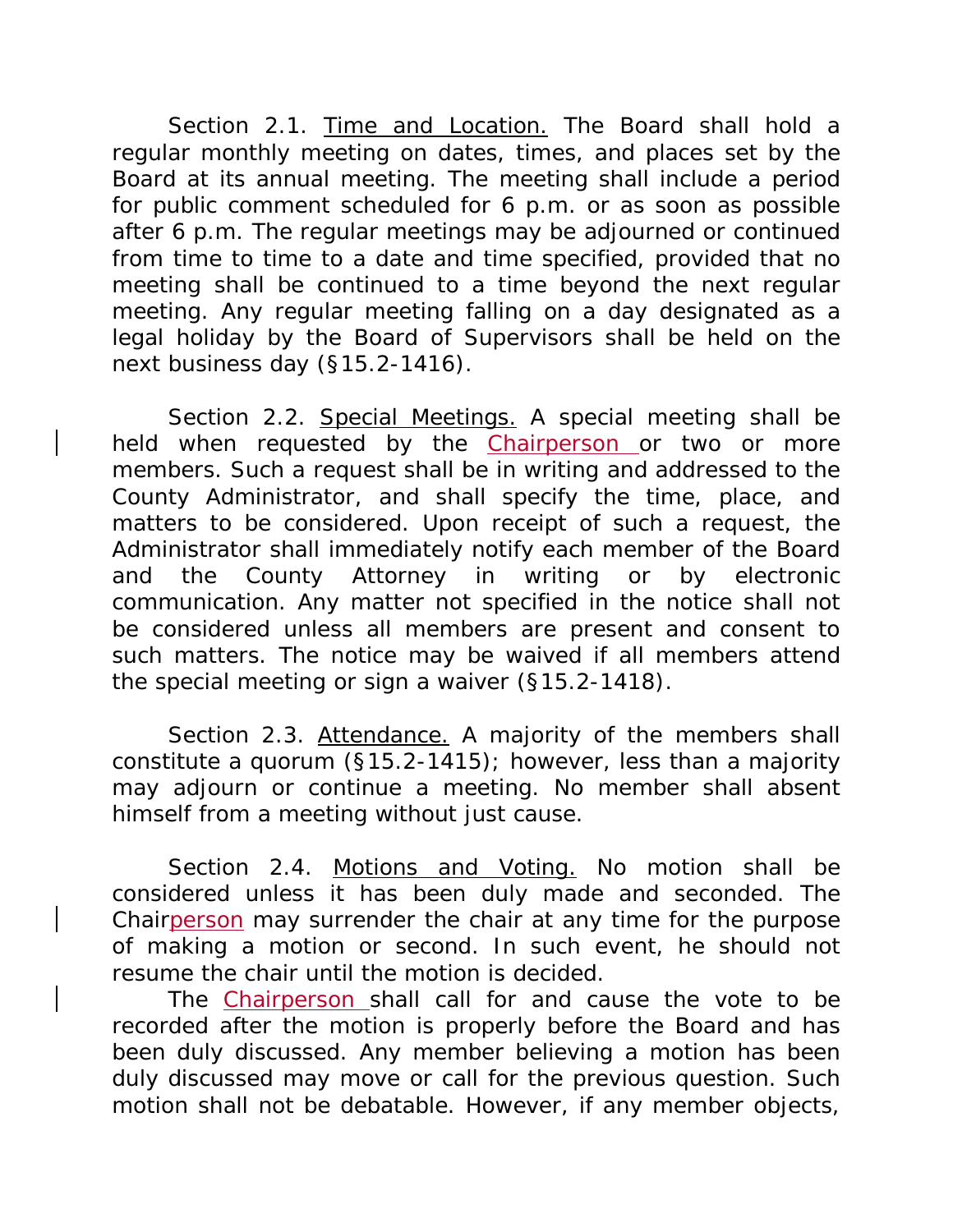the Chairperson shall call for a vote on the motion calling for the previous question. If that motion carries, the Chairperson shall proceed to call for the vote on the motion before the Board. If the motion calling for the previous question is defeated, the debate on the main motion shall continue.

Motions shall be carried by a majority of the members present and voting in the affirmative (§15.2-1420), except that a majority affirmative vote of all members shall be required for any appropriation exceeding \$20,000, the imposition of taxes, and the authorization for borrowing money.

Section 2.5. Agenda. A copy of the agenda for each Board meeting, along with supporting documentation and pertinent background information for items listed on the agenda, shall be provided to members of the Board of Supervisors and the County Attorney. As referenced in Section 2.1, the agenda shall include a time for public comment at 6 p.m. or as soon as possible after 6 p.m. The agenda also shall be crafted to hear most public action – e.g., public hearings, rezonings, and general highway matters – as soon as possible after 6 p.m. so that visitors specifically affected by those issues may easily access the meeting.

Additional items may be scheduled within this general format by the County Administrator. To be listed specifically on a Board agenda, any item must be in the hands of the County Administrator at least seven days prior to the meeting at which it is to be discussed.

Section 2.5A. Consent Agenda. In the preparation of the monthly agenda, the County Administrator shall list all items of a routine, non-controversial nature on which no discussion or debate is anticipated as "Consent Items." One motion to adopt, approve, or accept all items listed under this category will be in order. If any member, the County Administrator, or the County Attorney wishes to discuss any item listed under the consent agenda, he or she may request to do so prior to the motion to adopt the consent agenda. If any item is removed from the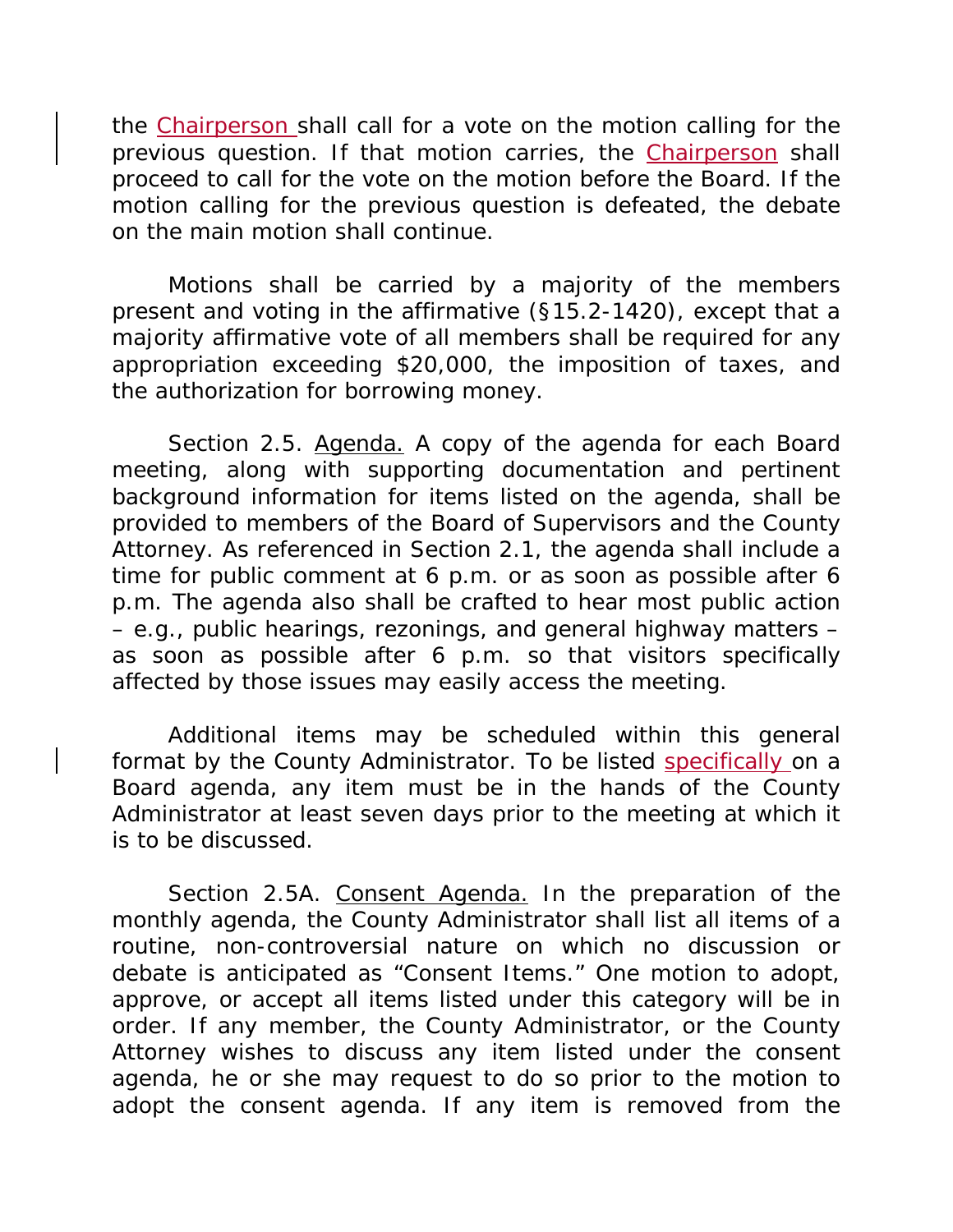consent agenda, it will be placed on the regular action agenda at the end of the other matters of business.

Section 2.6. Public Participation. All Board meetings shall be open to the public. Matters under consideration by the Board shall not normally be open to discussion by the general public unless consented to by the Chairperson or a majority of the Board. However, any member of the public may request an opportunity to speak to the Board by contacting the County Administrator at least seven days prior to any meeting. In such a case, the citizen shall be listed on the agenda under "Matters Presented by the Public." Citizens are requested to advise the County Administrator of the subject about which they want to speak.

Those persons who request to be on the agenda seven days prior to a meeting will be allowed to speak first, and a time limit may be set on others who want to speak if there are time restraints regarding the agenda.

Section 2.7. Rules of Order. All meetings shall be conducted according to "Robert's Rules of Order" unless otherwise provided by the Code of Virginia or these bylaws.

Section 2.8. Sergeant-at-Arms. The Sheriff of Henry County or his deputy shall act as sergeant-at-arms. The **Chairperson** may direct any person to be expelled by the sergeant-at-arms for proper cause, including disruption of the meeting.

Section 2.9. Items Not on Agenda. It shall be the policy of the Board that items not listed on the agenda not normally be acted upon except in unusual circumstances requiring immediate action. No such action shall be taken at such a meeting if an objection to immediate action is registered by two members. If a Board member wishes to bring a matter to the attention of the Board which is not on the agenda, it shall be the policy of the Board to refer any such subject to the County Administrator and/or special committees for study and/or recommendations prior to taking any action.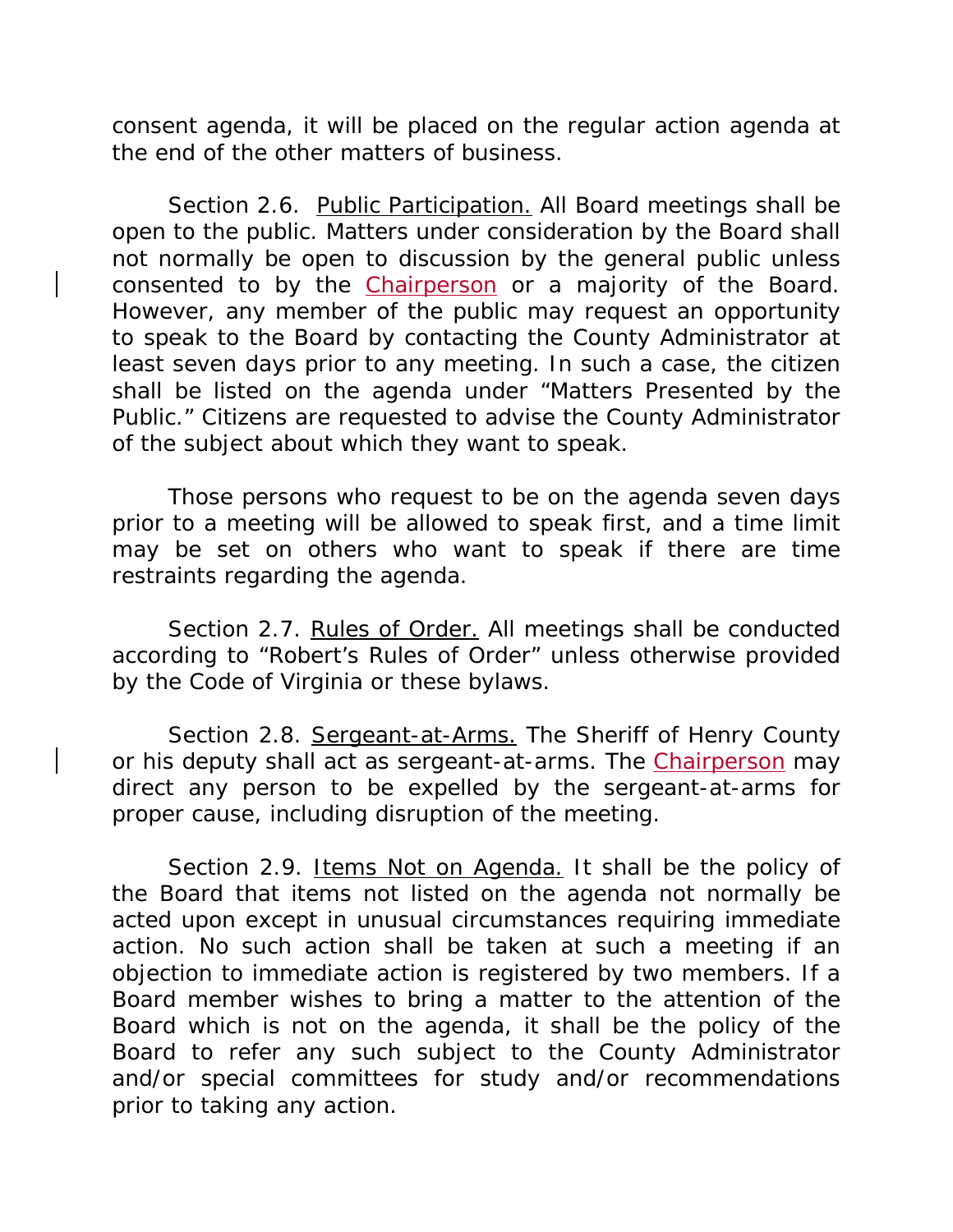# ARTICLE III.

## Closed Meetings and Confidential Matters.

Section 3.1. Closed Meetings. Closed Meetings of the Board shall be held in accordance with §2.2-3711 of the Virginia Freedom of Information Act. All matters discussed in closed meetings shall not be revealed or discussed outside the session with anyone not in attendance or entitled to attend the closed meeting. Any board member who willfully and/or knowingly divulges details from a closed session in a manner that can be adequately substantiated shall face punitive action from the Board in the form of public reprimand and censure.

When pursuant to any section of these bylaws, the Board is considering issuing a censure against a Supervisor, the following procedures shall apply:

- a) No motion for censure shall be considered by the Board unless it is an identified agenda item on the Board's agenda for the meeting at which the motion is made and said agenda item lists the supervisor or supervisors proposed to be censured and outlines the conduct or statement which is the subject of the censure.
- b) No motion for censure shall be considered by the Board unless the Supervisor proposed to be censured is present at the meeting when the motion is made.
- c) Prior to a vote on a motion to censure, the Supervisor proposed to be censured shall be entitled to present such evidence as the Supervisor deems appropriate, including documents, audio, and video recordings, and statements from other members of the Board and the public. The statements of the Board and public need not be sworn and the presentation of evidence shall be subject to the reasonable time and decorum limitations set by the Chairperson.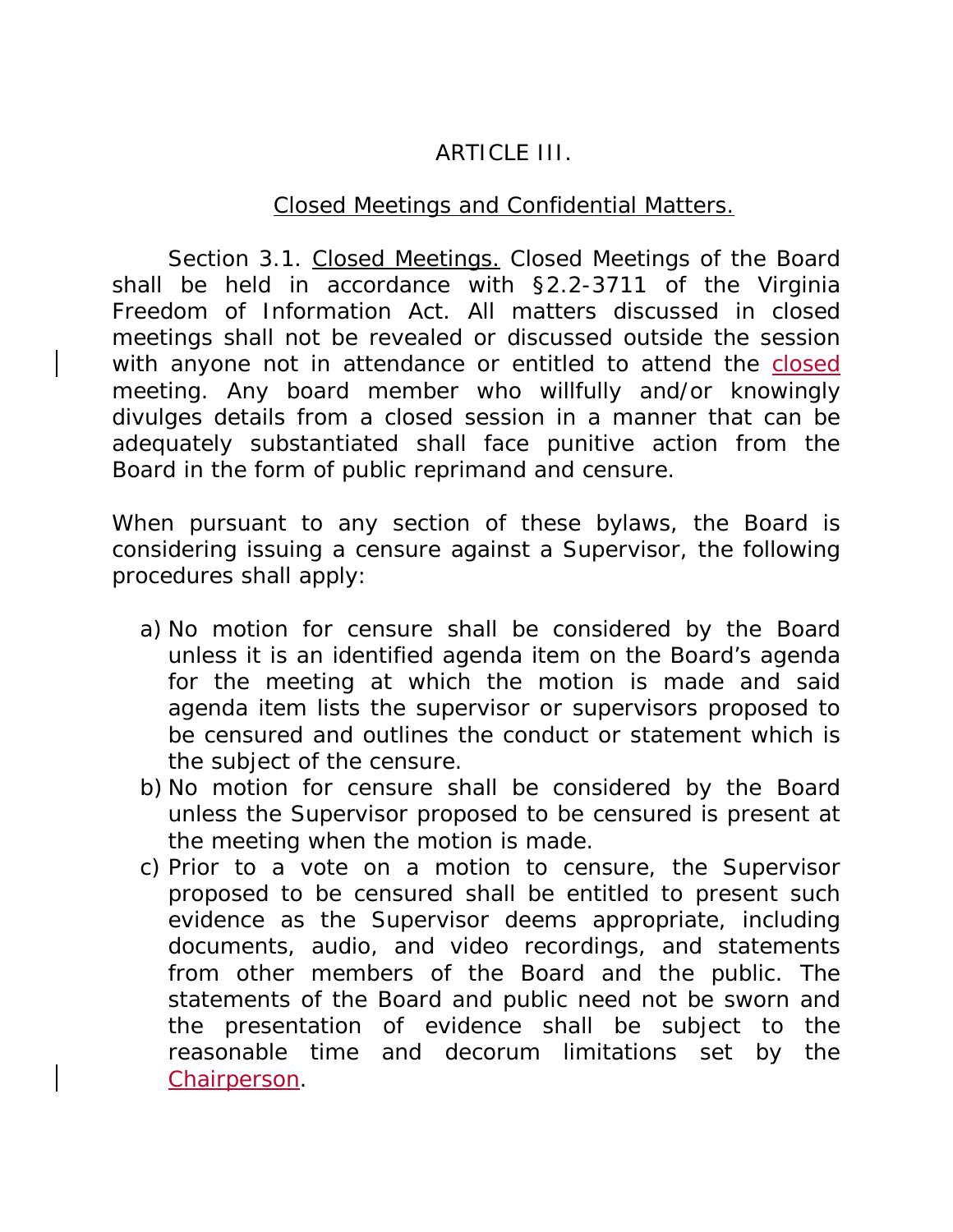d) The proponent of a motion to censure shall be entitled to present such evidence as the Supervisor deems appropriate, including documents, audio recordings, video recordings, and statements from other members of the Board and the public. The statements of the Board and public need not be sworn and the presentation evidence shall be subject to the reasonable time and decorum limitations set by the Chairperson.

Section 3.2. Absence from Closed Meetings. If a Board member is absent from a closed meeting for any reason, the County Administrator shall be responsible to inform him of the discussion which took place in the closed meeting.

Section 3.3. Public Comment. In the event that any confidential information discussed during a closed meeting shall be received by representatives of the news media, it shall be the policy of the Board that no member shall make any comment upon any such matter unless the news media representative reveals the source of the confidential information in his possession.

#### ARTICLE IV.

#### Committees.

Section 4.1. Committees. Committees may be created from time to time by the Board. The Board shall appoint members to any such committees so created (§15.2-1411).

#### ARTICLE V.

#### Appointments to Boards and Commissions.

Section 5.1. Appointments to Boards and Commissions. (§15.2-1411) All appointments to authorities, commissions,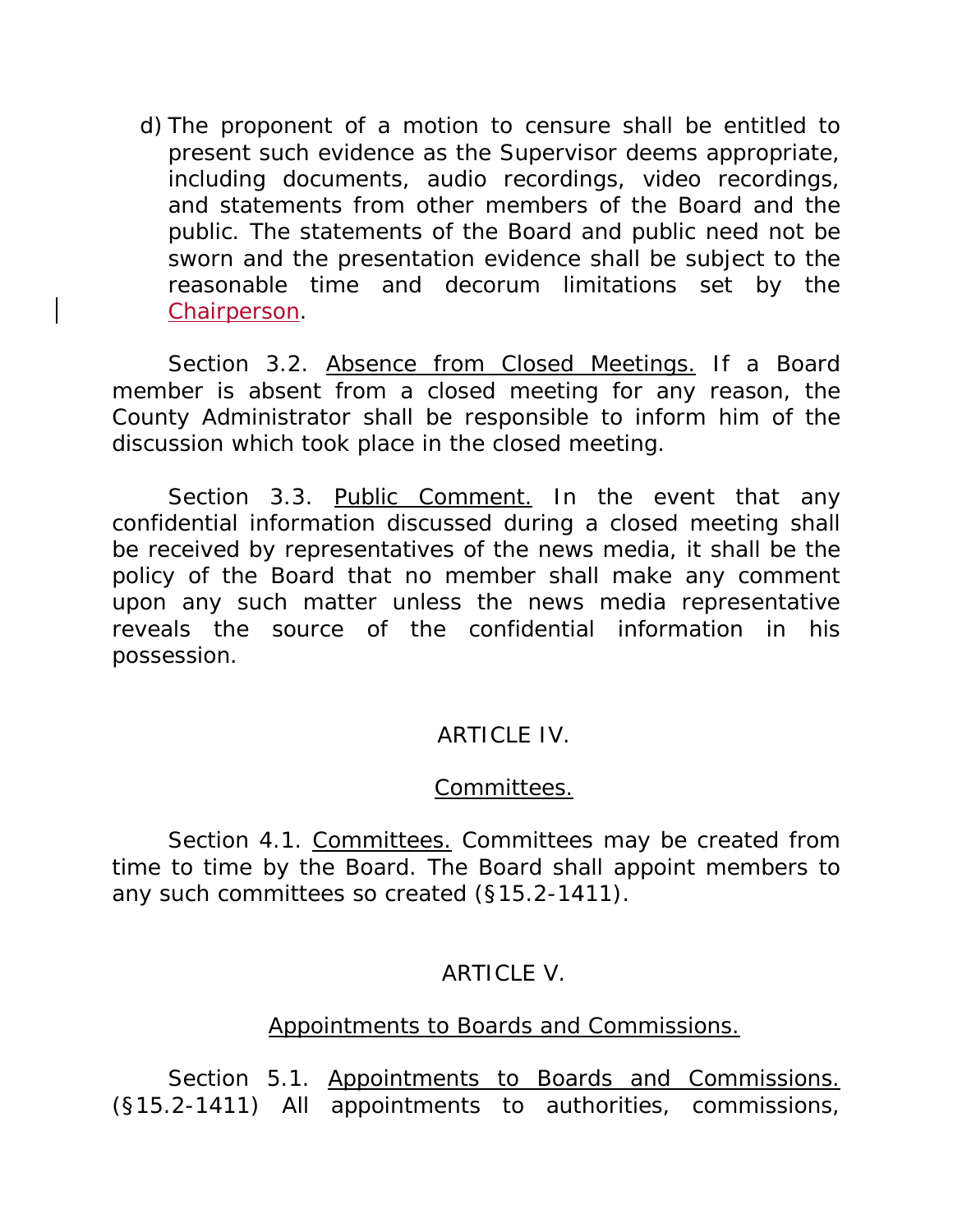agencies, boards, and other bodies required and authorized to be made by the Board shall be agreed upon by a majority of the members present and voting. Information on all nominees for such appointments, whether to represent the County as a whole or a particular magisterial district, shall make the information available to all members prior to any appointment by the Board. It shall be the policy of the Board as a whole to scrutinize and agree upon all appointees to represent the County in any capacity.

- A. All appointments to any boards, agencies, organizations, etc. for a term commencing after the qualification (election and oath of office) of newlyelected members, shall not be made prior to such qualification and the first meeting held thereafter.
- B. No appointment shall be made more than 45 days prior to the commencement of a term for which the appointment is made.

# ARTICLE VI.

## Amendment of Bylaws.

Section 6.1. Amendment of Bylaws. These bylaws may be amended by a majority of the members present, provided that all members have received at least a five day notice of the intent to amend.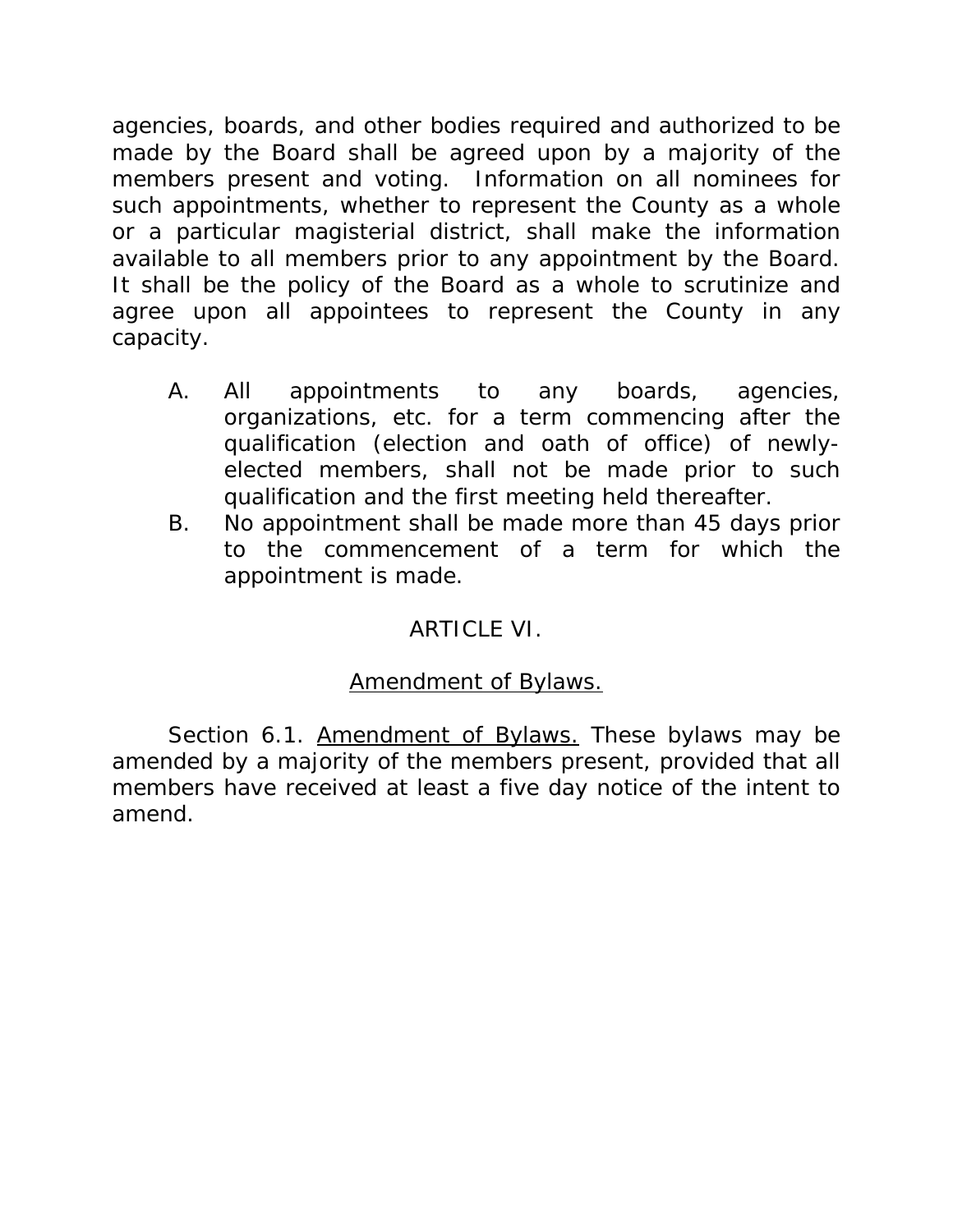

# **Meeting Date** January 3, 2022 **Item Number** 9

## **Issue**

Consideration of FY 2022-23 Budget Calendar

## **Background**

Attached is the proposed calendar in preparation for the FY 2022- 23 County Budget. The calendar provides for preparation, adoption, and appropriation of the budget in accordance with the deadlines provided in the Code of Virginia.

## **Attachments**

Proposed FY 2022-23 Budget Calendar

#### **Staff Recommendation**

Staff recommends adopting the proposed budget calendar for the FY 2022-2023 County Budget.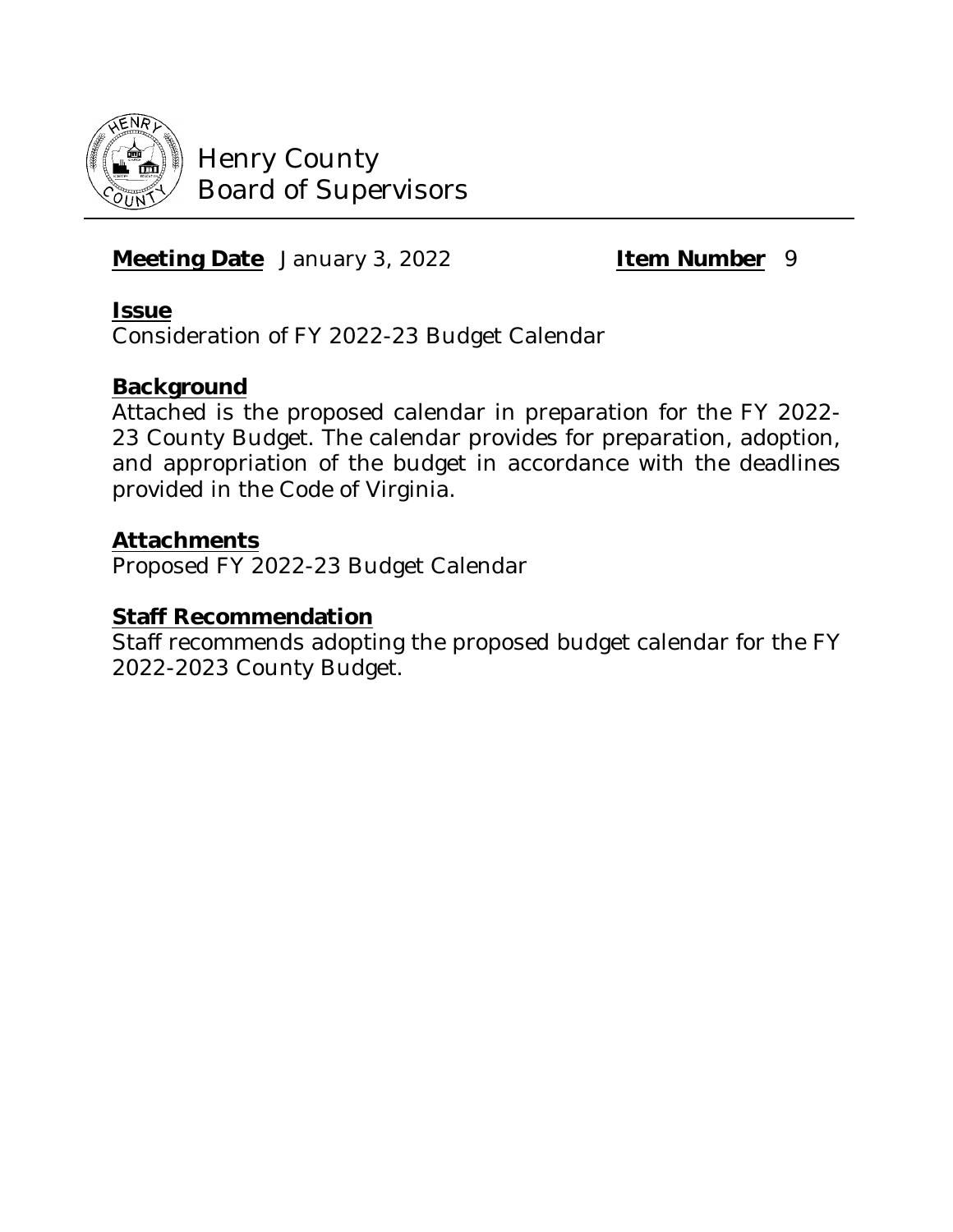# **FY 2022-23 BOARD OF SUPERVISORS PROPOSED BUDGET CALENDAR**

|    | S County CIP Requests Due                              | January 21             |
|----|--------------------------------------------------------|------------------------|
| §. | Distribute Budget Documents                            | January 21             |
| Ş  | Budget Requests Due in County Administrator's Office   | February 11            |
| §. | Joint Budget Work Session with School Board            | February 22 $(5 p.m.)$ |
| §  | School Budget Request Due                              | April 1                |
| §. | Present Total County Budget to Board of Supervisors    | April 5 (5pm)          |
| §. | Work Session on School Budget and Total County Budget  | April 7 (5pm) $*$      |
| §. | <b>Advertise Public Hearing</b>                        | April 10               |
| S  | Public Hearings: School and County Budgets             | April 18 (7pm)         |
| S  | Adoption of School Budget and Total County Budget      | April 26               |
| §  | Appropriation of School Budget and Total County Budget | May 24                 |

## **\*Other Work Sessions as Needed**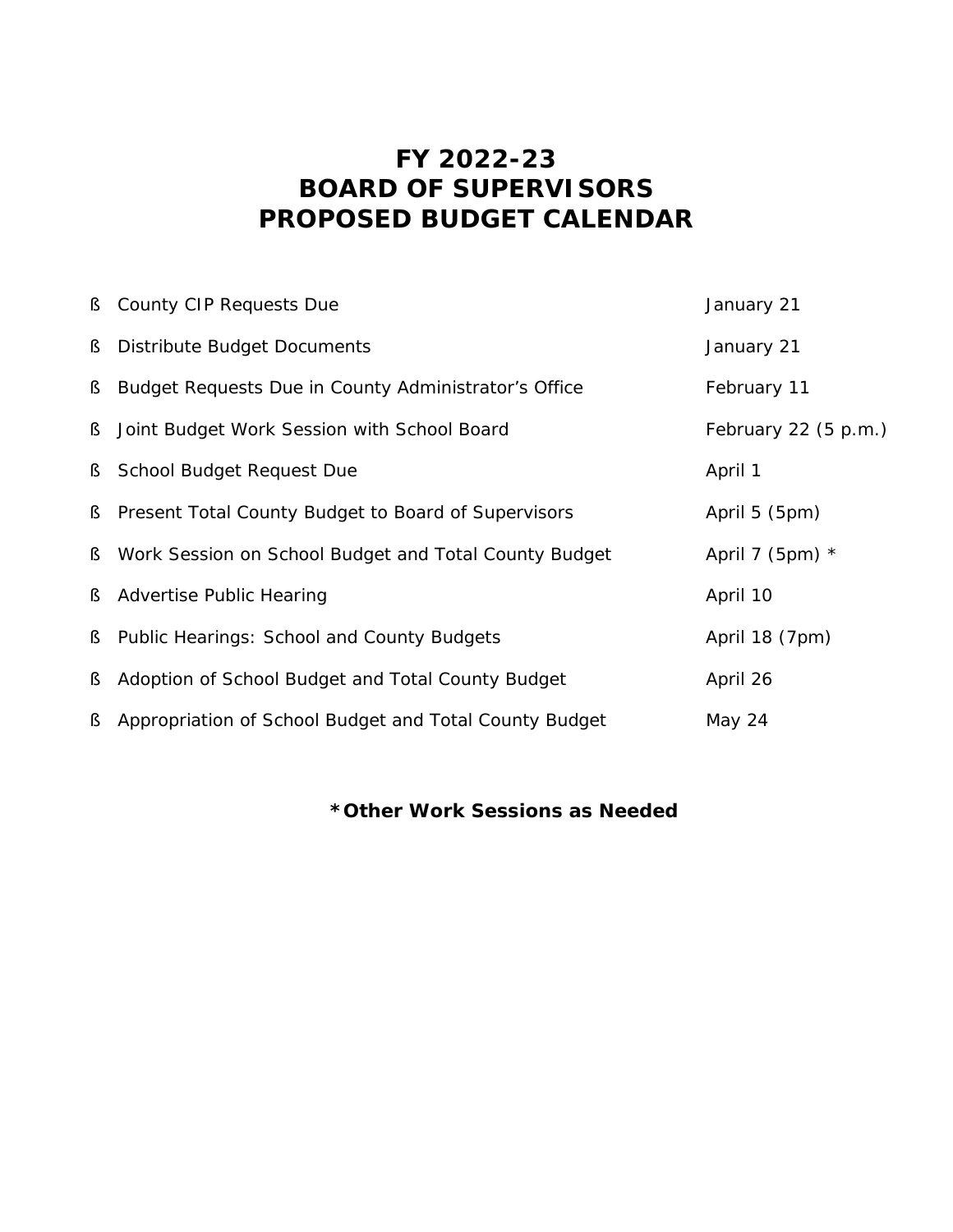

## **Meeting Date** January 3, 2022 **Item Number** 10

#### **Issue**

Consideration of a Date for the Board's Annual Planning Session

#### **Background**

For the past several years, the Board has held an annual planning session, usually in late January or early February. The Board's has currently identified its priorities as economic development, education, and public safety/law enforcement.

#### **Attachments**

None

#### **Staff Recommendation**

Staff recommends Monday, February 7; Tuesday, February 8; or Thursday, February 10 as possible dates. Staff also recommends that the meeting be held at the new Adult Detention Center on DuPont Road and that the meeting begin with a tour of the facility.